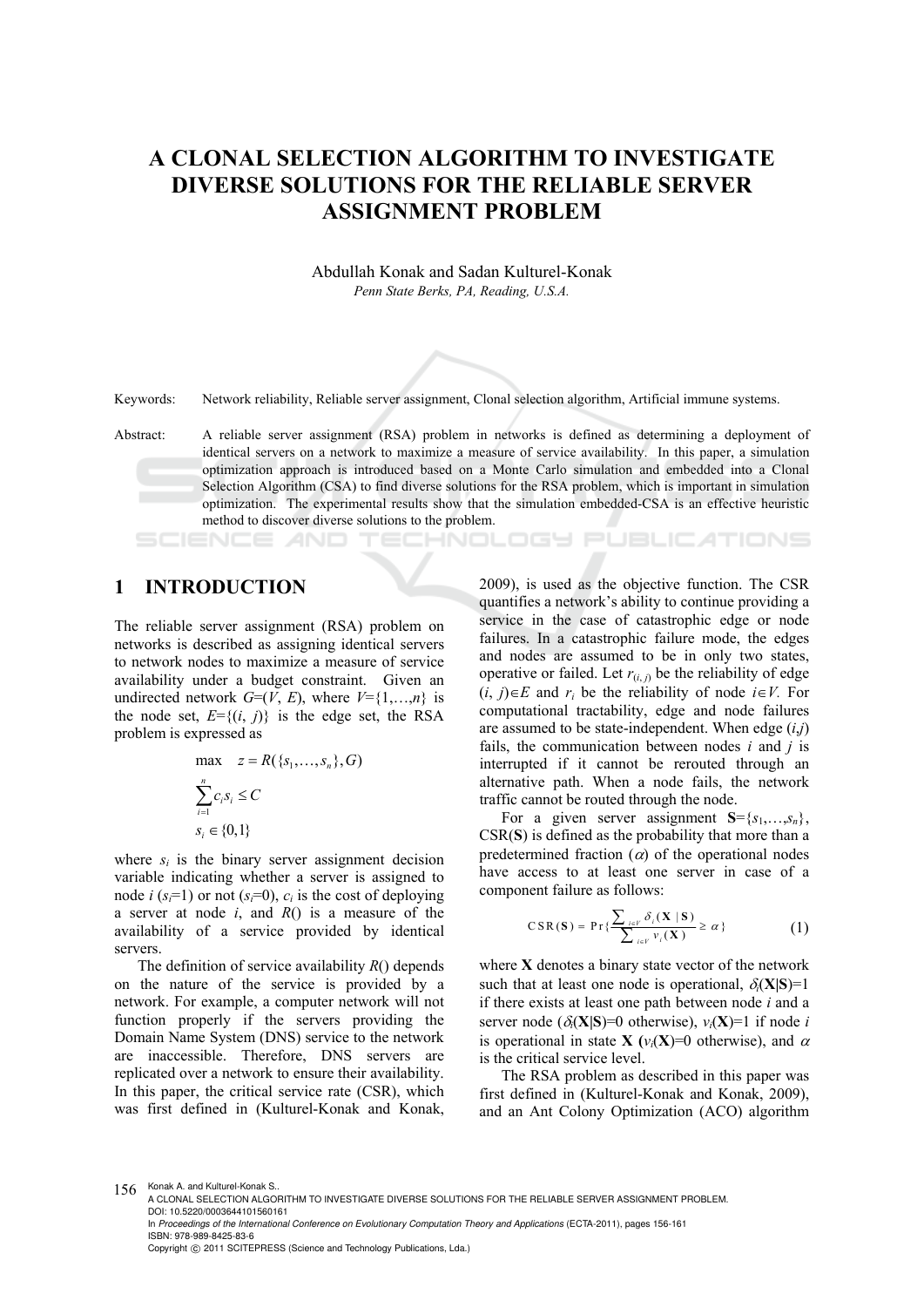was developed to solve the problem. (Kulturel-Konak and Konak, 2010) also applied a simulation embedded-Particle Swarm Optimization (PSO) algorithm to the problem with very promising results. Recently, three nature-inspired heuristics, namely, ACO, PSO, and Clonal Selection Algorithm (CSA), were compared in (Konak and Kulturel-Konak, 2011) in terms of their performances and convergence properties. In this paper, a CSA is applied to the problem with an emphasis to discover not only good but also diverse solutions.

In general networks, exactly calculating CSR(**S**) is not practical in reasonable CPU times because its evaluation is NP-hard as it is the case in many network reliability analysis problems (Ball, 1980). Therefore, solutions searched by the CSA are evaluated by a Monte Carlo (MC) simulation. The CSA, the MC simulation, and a hashing method are integrated in a way to minimize the computational effort to efficiently evaluate candidate solutions and to reduce the effect of the noise in the objective function due to the MC simulation.

When simulation is used to evaluate alternative solutions in a heuristic algorithm, it is important for the algorithm to return multiple solutions because the evaluation of solutions includes error due to simulation. In the context of the RSA problem, decision makers wish to have a set of alternative server assignments with high levels of service availability. This observation is motivated by the fact that in most real-life reliability optimization problems, component reliabilities are not hard facts, but estimations based on historical observations. Therefore, providing decision makers with a set of alternative solutions allows them to determine the final design by weighing other factors in addition to system availability. The CSA in this paper returns a set of solutions instead of a single best solution. The CSA is compared with two previous meta-heuristics, namely the ACO and the PSO, with respect to its ability to discover good solutions with diverse structures. The computational results show that the CSA can discover more diverse set of solutions than the ACO and PSO while its performance is par with them.

# **2 A CSA ALGORITHM FOR THE RSA PROBLEM**

Artificial Immune Systems (AIS) are relatively new bio-inspired computational algorithms. The early theoretical immunology work (Farmer et al., 1986); (Perelson, 1989); (Varela et al. 1988) has prepared the origins for AIS. There has been an increasing interest in AIS approaches to different problems, such as scheduling, image processing, bio informatics etc., after early applications on machine learning (Dasgupta, 1998); (Dasgupta and Nino, 2009); (Hart and Timmis, 2009).

One of the population based AIS algorithms, namely CSA, is applied to solve the RSA problem in this paper. The first CSA was developed based on the foundational clonal selection theory of Burnet (1959). The basic immunological components are: maintaining a specific memory set, selecting and cloning most stimulated antibodies, removing poorly stimulated or non-stimulated antibodies, hypermutating (i.e., affinity maturation) activated immune cells and generating and maintaining a diverse set of antibodies (Dasgupta, 1998). The principle of the theory is mainly as follows: The antigen (i.e., the foreign molecule that the immune system is defending against) selects the lymphocytes (i.e., B-cells or white blood cells that detect and stop antigens) with receptors which are capable of reacting with a part of the antigen. The rapid proliferation of the selected cell occurs during the selection to combat the invasion (i.e., clonal expansion and production of antibodies). While duplicating the cells, copying errors occur (i.e., somatic hypermutation) resulting in an improved affinity of the progeny cells receptors for the triggering antigen. CSA has been applied to many engineering and optimization problems. A basic CSA has been proposed by De Castro and von Zuben (2000) and later renamed as CLONALG by De Castro and von Zuben (2002), and they also provide the extensive analysis on the algorithmic computational complexity. In the general CLONALG first, antibodies (i.e., candidate solutions) are selected based on affinity either by matching against an antigen pattern or via evaluation of a pattern by an objective function (affinity means objective function value in optimization problems). Then, selected antibodies are cloned proportional to their affinity, and each clone is subject to a hypermutation inversely proportional to its affinity. Finally, the resulting clonal-set competes with the antibody population to survive for membership in the next generation, and low-affinity population members are replaced with randomly generated antibodies (Brownlee, 2007). The main steps of CLONALG are as follows:

> Initialization While (stopping criteria is not) { Antigen Selection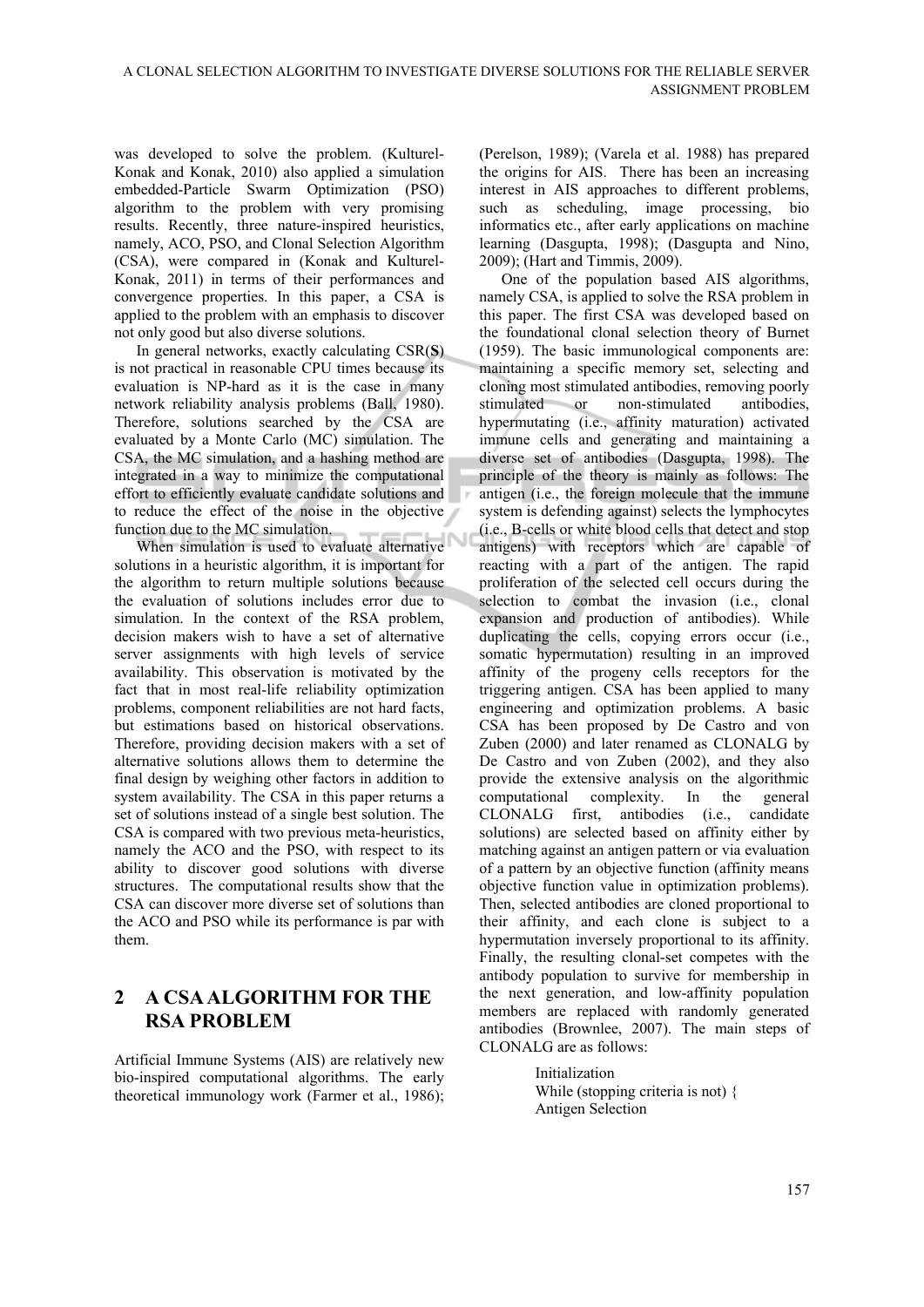Exposure and Affinity Evaluation Clonal Selection Affinity Maturation (Hypermutation) Metadynamics (Replacement) } Termination

#### **2.1 Solution Representation and Hyper Mutations**

In the CSA in this paper, a solution *j* is represent by binary server assignment vector  $S_i = \{s_{i1}, \ldots, s_{in}\}\$  such that  $s_{ij}$  indicates whether a server is assigned to node *i* ( $s_{ii}$ =1) or not ( $s_{ii}$ =0).

In the CSA, each solution is cloned and mutated according to its rank in the population such that a higher-ranked solution produces a higher number of clones than a lower-ranked solution, and it is mutated at a lesser degree. To achieve this, solutions in the population are sorted and ranked into three equal sized tiers as top 1/3, middle 1/3, and bottom 1/3 based on their objective functions. Each solution at the top, middle, and bottom tiers respectively produces  $\mu/2$ ,  $\mu/3$ , and  $\mu/4$  clones which are mutated by bitwise invert operators based on its tier. This ensures that solutions with better objective function values will produce a higher number of clones. On the other hand, each clone is mutated at a rate inversely proportional to its tier. Therefore, three different invert mutation operators are applied to the clones of the three tiers as follows. Top tier clones are perturbed by inverting one or two decision variables (Mutation1), middle tier clones by three decision variables (Mutation2), and bottom tier clones by four decision variables (Mutation3). In other words, new solutions created from top tier solutions are similar to their parents, and solutions created from bottom tier solutions are much more different than their parents. Top tier solutions are promising; therefore, a local search around these solutions is justified. On the other hand, bottom tier solutions are probably in non-promising regions of the search space. Therefore, moving away from those regions by large perturbations is desired. The mutation operators of the CSA are as follows:

```
Procedure Mutation1 (Sj) {
```
 Randomly select two nodes *i*1 and *i*2 such that  $s_{ii1} + s_{ii2} \leq 1$ 

If  $s_{ii1} + s_{ii2} = 1$ , then flip the values of  $s_{ii1}$  and  $s_{ii2}$  to obtain new solution **S**

If  $s_{ii1} + s_{ii2} = 0$ , then flip the value of  $s_{ii1}$  to obtain new solution **S**



}

*Procedure Mutation2* (**S***j*) { Randomly select three nodes *i*1*, i*2*,* and *i*3 such that  $1 \le s_{ii1} + s_{ji2} + s_{ji3} \le 2$ Flip the values of  $s_{ji1}$ ,  $s_{ji2}$ , and  $s_{ji3}$  to obtain new solution **S** Return **S** } *Procedure Mutation3* (**S***j*) { Randomly select four nodes *i*1*, i*2*, i*3*,* and *i*4 such

that  $s_{ji1} + s_{ji2} + s_{ji3} + s_{ji4} = 2$ Flip the values of  $s_{ji1}$ ,  $s_{ji2}$ ,  $s_{ji3}$ ,  $s_{ji4}$  to obtain new solution **S**

Return **S**

}

#### **2.2 Solution Evaluation**

As mentioned earlier, the objective function of the problem, CSR, is estimated using a crude MC simulation (Konak, 2009). In the crude MC simulation, a state vector **X** is sampled by individually sampling the state of each edge  $(i, j) \in E$ and node  $i \in N$  using Bernoulli random variables with means  $r_{ij}$  and  $r_i$ , respectively. To estimate CSR,  $K$ state vectors are sampled in this way, and the accessibility of servers by each operational node is checked for each state sampled. The ratio of the number of network states where critical service level *α* is achieved to the sample size (*K*) yields an unbiased estimator of CSR.

Evaluating candidate solutions using simulation within a heuristic algorithm has two important drawbacks. Firstly, simulation output includes a statistical error which might affect the performance of the algorithm. Secondly, simulation is computationally expensive, especially if a small margin of estimation error is required. In most population-based heuristics, as the search converges, same solutions will appear in the population with increasing frequencies. Therefore, computationally expensive simulation would be used to evaluate same solutions again and again in the case of the RSA problem. To address these problems, a hierarchical solution evaluation approach with hashing is used in the CSA.

All solutions investigated during the search are stored in a list, called solution list (SL). A hash table (HT) is used as a pointer to quickly access the solutions stored in SL. A second list, called collision list (CL) is used to store solutions with a hash collision. After a solution **S** is created, the hash value of the solution is calculated as follows:

$$
d(\mathbf{S}) = \text{mod}(\prod_{i=1}^{n} (e_i)^{s_i}, H)
$$
 (2)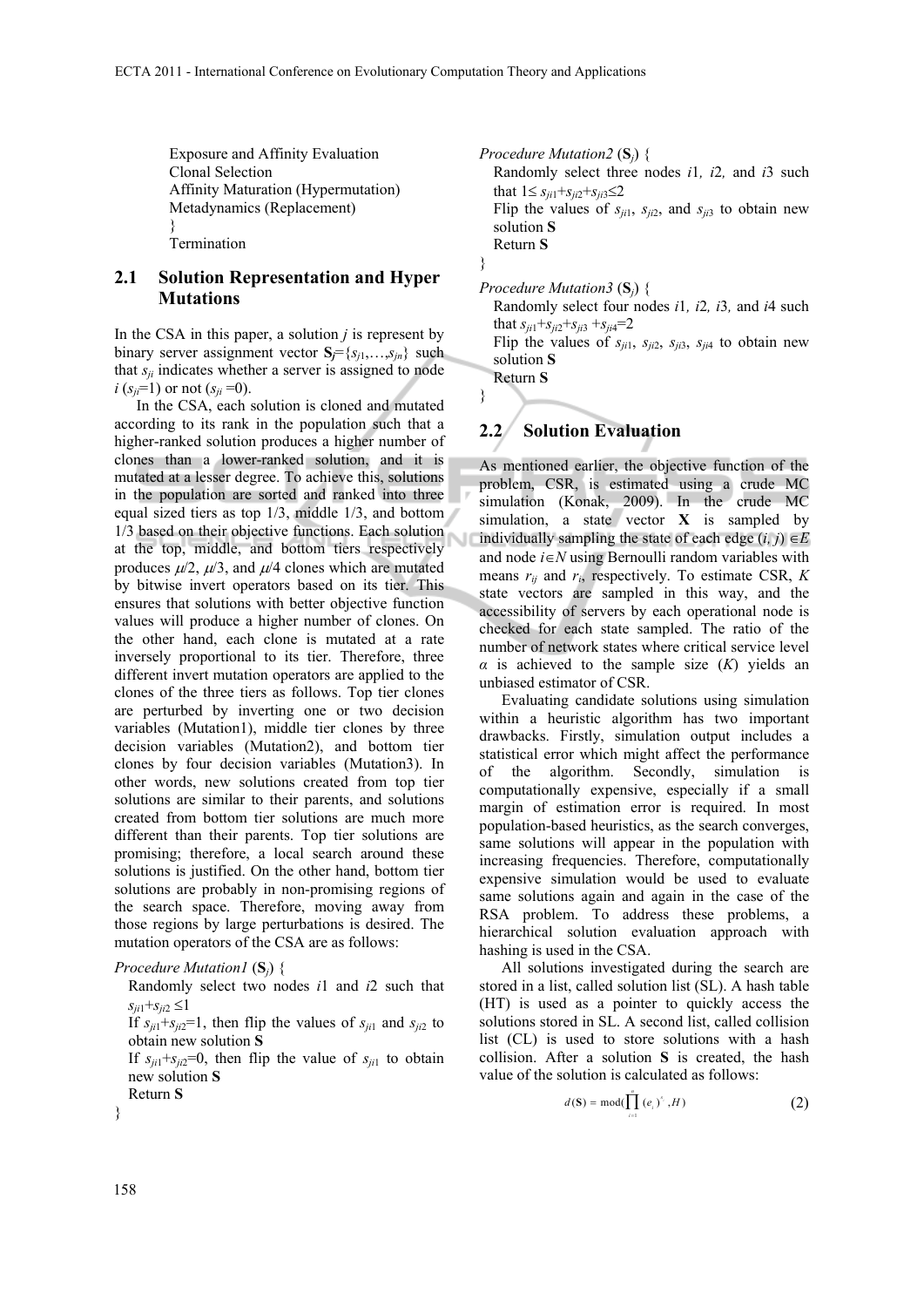where *H* is the hash size and  $e_i$  is a prime number corresponding to decision variable *si*. Hash table HT is an integer array such that  $HT[d(S)]=0$  if a solution with a hash value of *d*(**S**) has not been searched yet, or  $HT[d(S)] = t$  if the first solution with a hash value of  $d(S)$  is the  $t^{\text{th}}$  solution in solution list SL. In other words,  $SL[t]$  stores the  $t^{\text{th}}$  evaluated solution without any hash collision. After calculating  $d(S)$  for a solution **S**, there are three cases possible.

Case 1: If  $HT[d(S)]=0$ , then **S** has not been investigated before.

Case 2: If  $HT[d(S)] = t$  and  $S = SL[t]$ , then S has been investigated before.

Case 3: If  $HT[d(S)]=t$  and  $S\neq SL[t]$ , then a hash collision occurs (i.e., two different solutions have the same hash value). In this case, **S** is compared with all solutions in collision list CL. If **S** is not in CL, then it has not been searched before and added to CL.

In the CSA, instead of a single best solution-foundso-far, the best *b* solutions found-so-far during the search are maintained in a sorted list called elitist list  $(EL)$  such that  $CSR(EL[1])>CSR(EL[2])>...>$  $CSR(EL[b])$ . When a new solution is created, it is compared to previously evaluated solutions using the hashing technique used in (Kulturel-Konak and Konak, 2009) as briefly described above. If the solution has not been searched before, it is first is evaluated using a low number of simulation replications  $(K_1)$ . After the first evaluation, the solution is identified as promising if the solution has a better estimated objective function value than the worst elitist solution in EL, and then it is rigorously evaluated using a higher number of replications  $(K_2)$ . The statistical error due to simulation can be controlled by increasing the size of EL. After the search is terminated, all elitist solutions are evaluated one more time using a very high number of simulation replications  $(K_3)$ . The solution evaluation procedure of the CSA is given below.

```
Procedure Evaluate_Solution (S) {
```

```
 If solution S has not been searched before { 
Evaluate S using K_1 simulation replications
If (CSR(S) the worst CSR in EL) \{Evaluate S using K_2 simulation replications
   Update EL by including S if necessary 
 }}}
```
#### **2.3 The Overall CSA Algorithm**

In this section, the overall procedure of the CSA algorithm is presented. Initially,  $\mu$  solutions are randomly generated by a simple construction heuristics as follows:

```
Procedure Create_Random_Solution (Sj) {
Set A=V, C \leq C, s_{ii} = 0 for each node i \in VWhile (A \neq \{\}) {
    Randomly and uniformly select node i from A 
   Set s_{ii} =1 and C = C - c_iSet A=A\setminus\{i\} }
Return solution S_i }
```
The replacement strategy of the CSA is to replace the worst  $\frac{1}{2}$  of the population with randomly generated new solutions using Procedure *Create\_Random\_Solution*(), and it is applied once in every five iterations. Infeasible solutions are not evaluated and discarded because of the high computational cost of the MC simulation. The overall procedure of the CSA is as follows:

*Procedure CSA* {

| Randomly generate $\mu$ solutions                                  |  |  |  |  |  |  |  |  |  |
|--------------------------------------------------------------------|--|--|--|--|--|--|--|--|--|
| While (stopping criterion is not satisfied) $\{$                   |  |  |  |  |  |  |  |  |  |
| Sort and rank the population                                       |  |  |  |  |  |  |  |  |  |
| If (replacement=TRUE) $\{ \Box \Box \Box \Box$                     |  |  |  |  |  |  |  |  |  |
| Replace worst $\gamma$ % of the population<br>with                 |  |  |  |  |  |  |  |  |  |
| randomly generated solutions }                                     |  |  |  |  |  |  |  |  |  |
| For each top tier solution $S_i$ do {                              |  |  |  |  |  |  |  |  |  |
| Generate $\mu/2$ clones of $S_i$ using <i>Mutation l</i> ( $S_i$ ) |  |  |  |  |  |  |  |  |  |
| Evaluate the generated clones                                      |  |  |  |  |  |  |  |  |  |
| Replace $S_i$ if a better solution is found }                      |  |  |  |  |  |  |  |  |  |
| For each middle tier solution $S_i$ do {                           |  |  |  |  |  |  |  |  |  |
| Generate $\mu/3$ clones of $S_i$ using <i>Mutation</i> 2( $S_i$ )  |  |  |  |  |  |  |  |  |  |
| Evaluate the generated clones                                      |  |  |  |  |  |  |  |  |  |
| Replace $S_i$ if a better solution is found }                      |  |  |  |  |  |  |  |  |  |
| For each bottom tier solution $S_i$ do {                           |  |  |  |  |  |  |  |  |  |
| Generate $\mu/4$ clones of $S_i$ using <i>Mutation</i> 3( $S_i$ )  |  |  |  |  |  |  |  |  |  |
| Evaluate the clones                                                |  |  |  |  |  |  |  |  |  |
| Replace $S_i$ if a better solution is found $\}$                   |  |  |  |  |  |  |  |  |  |
| Simulate the elitist solutions using $K_3$                         |  |  |  |  |  |  |  |  |  |
| replications and return them.                                      |  |  |  |  |  |  |  |  |  |

}

# **3 COMPUTATIONAL EXPERIMENTS**

In (Konak and Kulturel-Konak, 2011), the CSA was compared with the previous PSO and ACO approaches with promising results, and it was reported that the performance of the CSA was par with the PSO in some cases and between the PSO and the ACO in most cases. Hence, there is no clear evidence to justify the CSA to solve the RSA problem. In (Dasgupta and Nino, 2009), CSA is recommended as an approach to multi-modal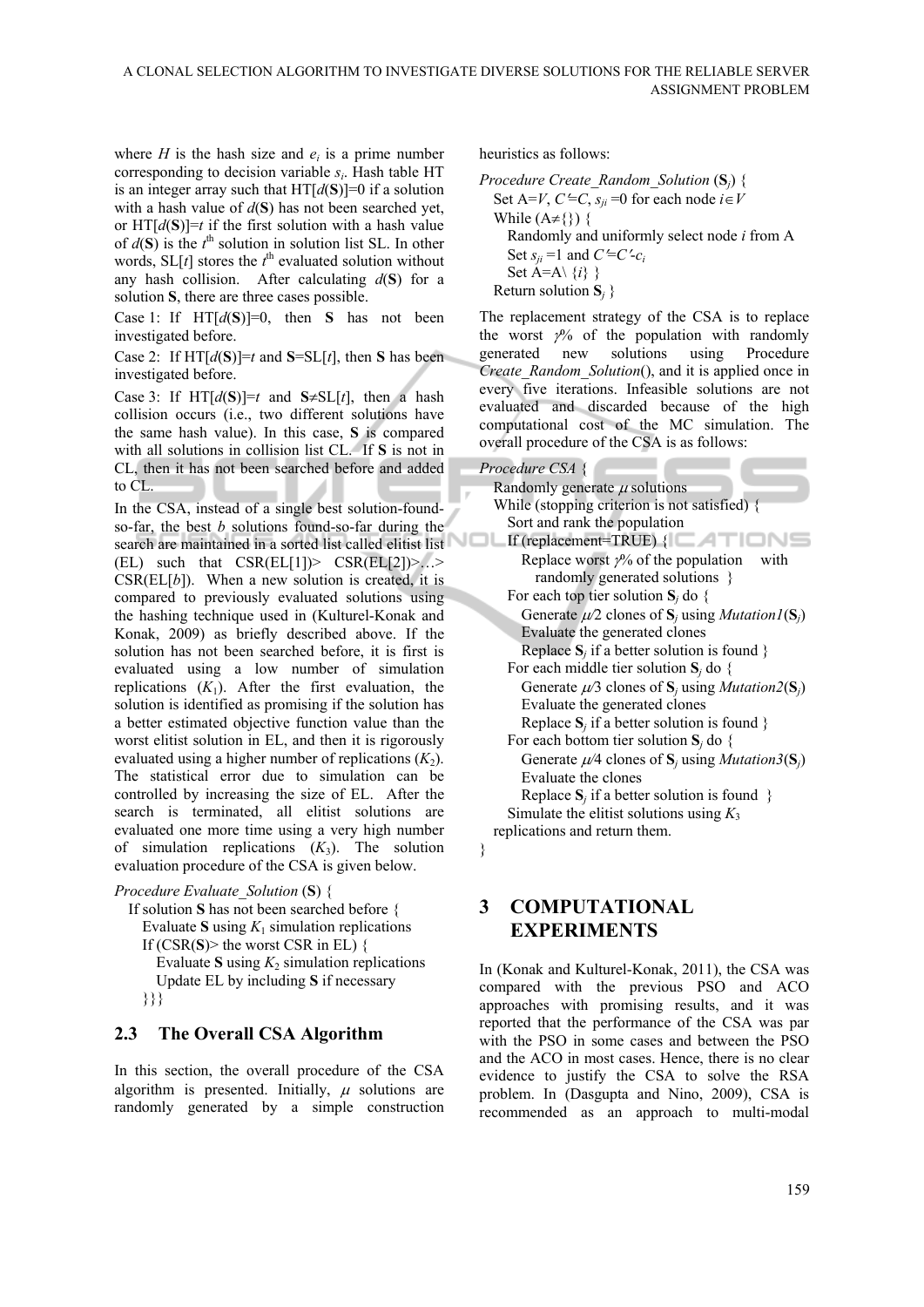optimization problems where there are multiple optimal points in the solution space. To test this claim, we designed test problems with multiple optimal solutions and investigated whether the three heuristics can discover these multiple optimal solutions in a single run. Not that in simulation optimization approaches such as the CSA in this paper, it is particularly important to discover a set of diverse solutions because of the noise in solution evaluation.

All test problems have ring topologies with identical node reliabilities and costs (0.99 and 1, respectively), as well as identical edge reliabilities. The test problems were solved for  $C=5$  and  $\alpha=0.5$ . In other words, the test problems were defined as how to locate five servers on a ring network. Since all nodes have identical reliabilities and costs, and in addition all edges have the same reliability, there are many alternatives with the same optimal CSR. For example, for  $n=30$  two solutions where five servers are located at nodes {6, 12, 18, 24, 30} and {7, 13, 19, 25, 1}, respectively, have the same CSR. To minimize the sampling error, simulation parameters were set as  $K_1=10^4$ ,  $K_2=2\times10^4$ ,  $K_3=10^6$ ,  $H=99001$ , and |EL|=20. Each problem was solved for ten random replications with the CSA parameters  $\mu$ =50 and  $\nu$ =20%. The search was terminated after 8000 solutions were searched (the stopping criterion). The worst 20% of the population was replaced with randomly generated solutions once in every five iterations. The ACO and PSO were run with the same algorithm parameters given in (Konak and Kulturel-Konak, 2011) with the stopping criteria of 8000 maximum solutions searched.

The Hamming distances between each pair of the elitists solutions found by the ACO, PSO, and CSA were calculated, and the average Hamming distance (AHD) in the final EL was used as the indicator for the diversity of the solutions found by each heuristic as follows:

$$
AHD = \frac{\sum_{j=1,\dots, |E L|} \sum_{k < j} \sum_{i=1,\dots,n} |s_{ji} - s_{ki}|}{n \times |E L| \times (|E L| - 1)/2} \tag{3}
$$

Table 1 presents the averaged CSR of the best and worst elitist solutions found in ten replications and the AHD among the elitist solutions. For problems *n*=30, 40, 50, 60, and 70, the three heuristics performed equally well with respect to the best and worst elitist solutions. However, the CSA provided the highest average Hamming distance, particularly compared to the PSO. For problems *n*=80 and 100, the ACO did not perform as well as the other heuristics. The ACO and the CSA have the same average Hamming distance, but the CSA performs better. In Table 1, the column titled Normalized Average Hamming Distance (NAHD) gives the AHD divided by the difference between the best and worst elitist solution. It is clear that the CSA was able to discover the most diverse sets of elitist solutions while it performed as well as the PSO based on the results in Table 1. For problems *n*=80 and *n*=100, both ACO and CSA have the same level of diversity in the elitist list, but the CSA outperformed the ACO in these problems in terms of the objective function. These results are consistent with the claim in the CSA literature that CSA is a suitable heuristic for multi-modal optimization problems.

Figure 1 illustrates three best solutions found by the ACO and the CSA for a multi-modal problem with  $n=30$ . As seen the figure, the solutions found by the CSA are very different in terms of server assignments. For example, the best two solutions, {20, 11, 50, 40, 29} and {19, 10, 1, 40, 30} have only one common nodes, which is node 40. On the other hands, the best two solutions found by the ACO, {19, 8, 48, 38, 28} and {19, 9, 48, 38, 28}, have four common nodes. This example demonstrates the ability of the CSA to investigate diverse solutions.

Table 1: Results of multi-modal problems.

|           | ACO   |       |            |       |             | PSO   |            |             |  | <b>CSA</b> |       |            |             |
|-----------|-------|-------|------------|-------|-------------|-------|------------|-------------|--|------------|-------|------------|-------------|
| (n, m)    | Best  | Worst | <b>AHD</b> | NAHD  | <b>Best</b> | Worst | <b>AHD</b> | <b>NAHD</b> |  | Best       | Worst | <b>AHD</b> | <b>NAHD</b> |
| (30, 30)  | 0.602 | 0.592 | 0.204      | 21.77 | 0.602       | 0.593 | 0.186      | 19.40       |  | 0.603      | 0.595 | 0.265      | 34.97       |
| (40, 40)  | 0.440 | 0.431 | 0.165      | 18.75 | 0.440       | 0.433 | 0.134      | 19.28       |  | 0.441      | 0.433 | 0.202      | 28.72       |
| (50, 50)  | 0.662 | 0.652 | 0.151      | 15.20 | 0.663       | 0.656 | 0.112      | 17.21       |  | 0.663      | 0.656 | 0.168      | 26.18       |
| (60, 60)  | 0.925 | 0.921 | 0.135      | 34.78 | 0.926       | 0.923 | 0.098      | 33.83       |  | 0.926      | 0.923 | 0.143      | 50.09       |
| (70, 70)  | 0.907 | 0.902 | 0.122      | 22.65 | 0.908       | 0.904 | 0.079      | 23.65       |  | 0.908      | 0.904 | 0.124      | 34.28       |
| (80, 80)  | 0.876 | 0.870 | 0.109      | 17.26 | 0.877       | 0.872 | 0.075      | 17.02       |  | 0.877      | 0.872 | 0.108      | 26.73       |
| (100.100) | 0.819 | 0.811 | 0.088      | 10.56 | 0.821       | 0.815 | 0.059      | 11.14       |  | 0.821      | 0.816 | 0.088      | 19.17       |